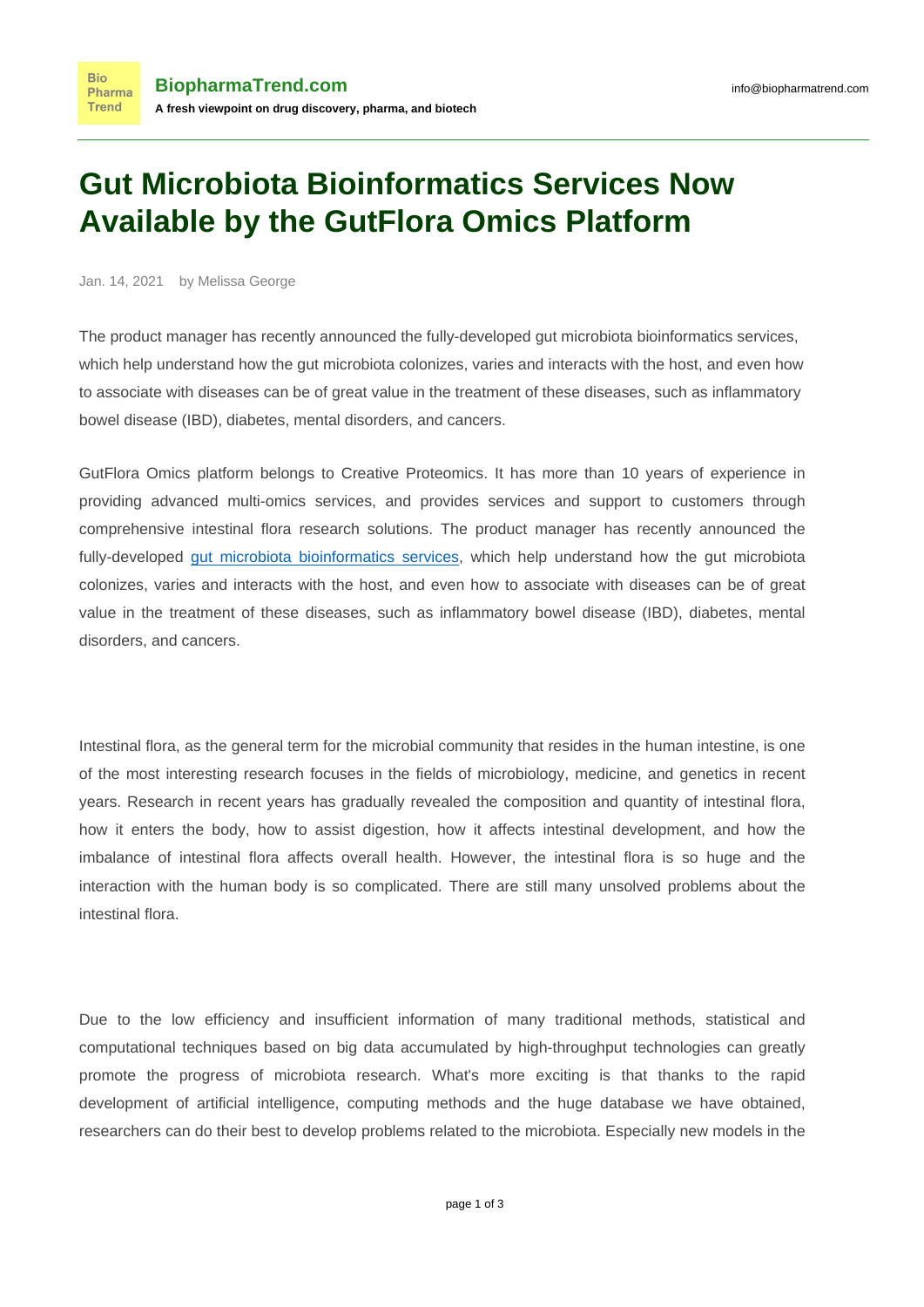field of human health, and even get rid of new disease treatment methods.

"Creative Proteomics specializes in multi-omics and is equipped with state-of-the-art techniques and bioinformatics platforms, as well as well-experienced scientists, provides comprehensive and delicate bioinformatics services for your gut microbiota research. " stated Creative Proteomics's product manager.

As one of the well-known service providers in biotechnology field, Creative Proteomics's gut microbiota bioinformatics solutions utilize advanced technology and proven expertise to help customers meet their needs. Creative Proteomics can offer a series of gut microbiota metatranscriptomic services, including:

- Metagenomics and Metatranscriptomics Bioinformatics Analysis
- [Metaproteomics Bioinformatics Analysis](https://gutfloraomics.creative-proteomics.com/metaproteomics-bioinformatics-analysis.htm)
- Metabolomics Bioinformatics Analysis

"Our wide-range service portfolio is designed to bring a versatile and reliable platform for gut metatranscriptome analysis. In the past decade, we have helped our customers with hundreds of projects ranging from proof of concept studies to pilot manufacturing and mass production." stated by Creative Proteomics's executive vice president.

If you feel interested and want to learn more, please visit <https://gutfloraomics.creative-proteomics.com/>

## **About Creative Proteomics**

Established in 2004, Creative Proteomics has gradually developed into an integrated company that provides proteomics, Gutfloraomics, glycomics, and bioinformatics analysis services to researchers in the pharmaceutical, biotechnology, agriculture and nutrition industries, as well as academic and government organizations. With a continuing focus on quality, Creative Proteomics is proud of satisfying the needs of